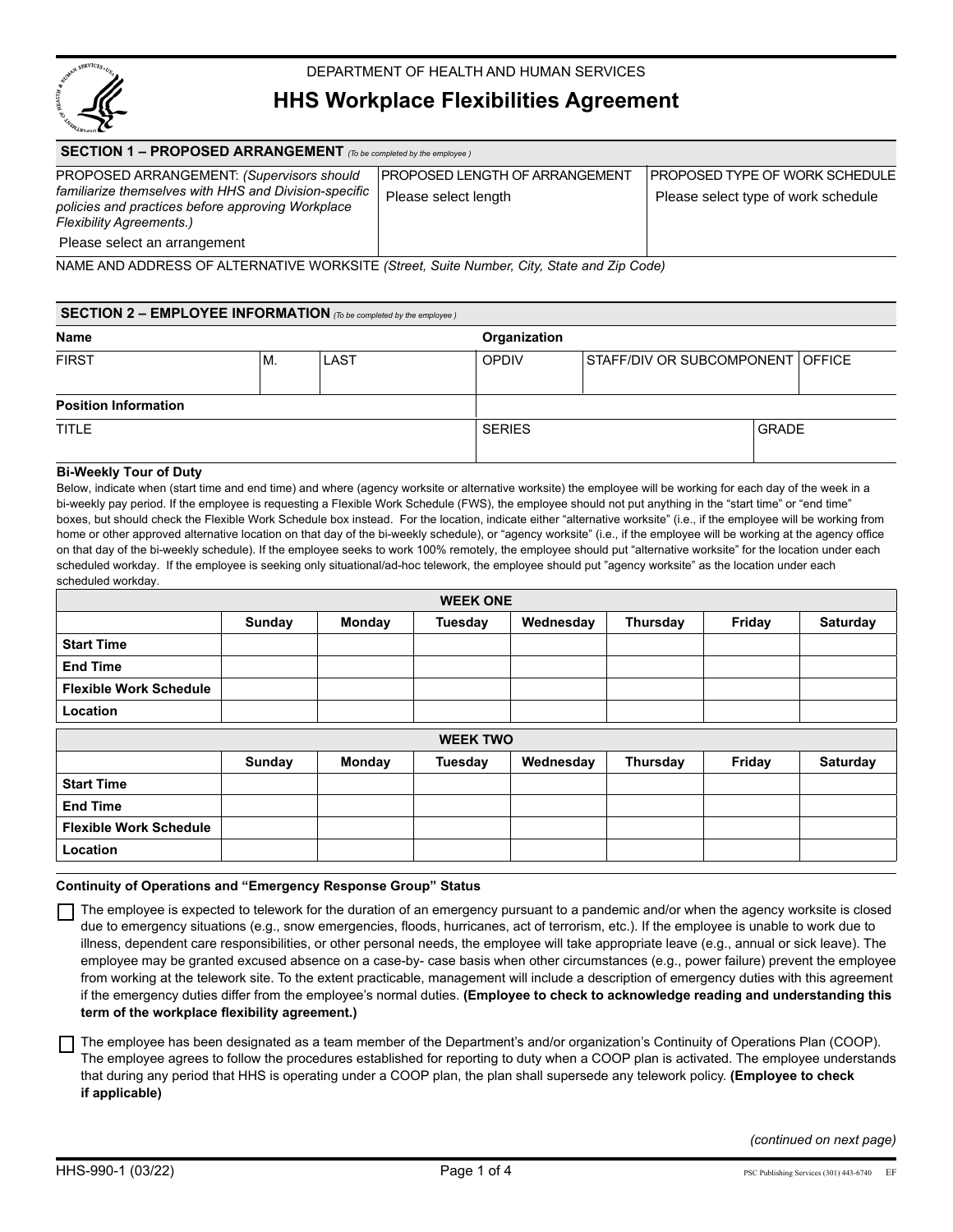**The following criteria must be met by the employee before a WFA is signed. Check each box to indicate if the statement is true.**

**Employee has fully successful or higher performance rating.** 

Employee has completed mandatory telework training.

Employee has completed mandatory Privacy Act training.

Employee has signed rules of behavior.

## **SECTION 4 – TERMS AND CERTIFICATION OF WORKPLACE FLEXIBILITIES ARRANGEMENT** *(To be completed by the supervisor and the employee )*

The terms of this agreement must be read in conjunction with the Department of Health and Human Services (HHS) Workplace Flexibilities Policy HHS Instruction 990-1, applicable collective bargaining agreement, and/or any other guidance provided by the employing organization. HHS Workplace Flexibilities Policy is available on the Office of Human Resources Management Web Site at [https://www.hhs.gov/about/](https://www.hhs.gov/about/agencies/asa/ohr/hr-library/990-1/index.html) [agencies/asa/ohr/hr-library/990-1/index.html.](https://www.hhs.gov/about/agencies/asa/ohr/hr-library/990-1/index.html) Signatories certify that they will abide by this agreement, the HHS Workplace Flexibilities Policy and/or other supplemental terms established by the employing organization. Where any Department regulation conflicts with a Collective Bargaining Agreement covering an individual, the Collective Bargaining Agreement language shall govern.

- 1. **Voluntary Participation**: The employee voluntarily agrees to work at the HHS approved alternative worksite and follow all applicable policies, and procedures. The employee recognizes that the telework arrangement is not an employee right but is an additional work flexibility that HHS management may approve at its discretion to accomplish organizational and HHS mission.
- 2. **Work Schedule and Tour of Duty**: Management and the employee agree that the employee's official tour of duty will be as stated in Section 2 Employee Information, Bi-weekly Tour of Duty. Work schedules and hours of duty may be modified as necessary but are subject to approval and/or collective bargaining agreement requirements prior to the effective date of any change. If the employee is designated to telework in an emergency situation (as indicated in Section 2 of this agreement), the work hours may be subject to change. Emergency schedules will be set based on mission needs. The employee understands that during any period that HHS is operating under a COOP plan, the plan shall supersede any workplace flexibilities policy.
	- a. An employee with a WFA to telework may be required to return to the official worksite on a scheduled telework day based on operational requirements. Management will afford the employee as much advance notice as practicable, but no less than 2 hours. The employee understands that a recall to the agency worksite for operational reasons is not a termination of the Workplace Flexibilities Agreement. In situations where the employee is recalled to report to the official worksite outside of normal work hours, the recall shall be made in accordance with established policy and/or collective bargaining agreements, if applicable.
	- b. Management agrees to accommodate the request of the employee for a change in the employee's scheduled telework day(s) to the extent possible in a particular week or bi-weekly pay period consistent with mission requirements.
	- c. Management and the employee agree that a permanent modification in the telework arrangement will require approval of a new Workplace Flexibilities Agreement.
- 3. **Official Worksite and Alternative Worksite**: For employees covered by a WFA, the agency must determine the employee's official worksite on a case-by case basis pursuant to the criteria under 5 CFR 531.605(d). The Official Worksite must be documented on an employee's Notification of Personnel Action (Standard Form 50 or equivalent) and determines the employee's special salary rates, locality pay adjustments, and travel. The agency worksite is the official worksite for employees who have a WFA to telework (regular/recurring or situational/ad-hoc). Telework agreements (as opposed to remote work agreements) require that the employee is scheduled to report to the agency worksite at least twice per pay period, and as such the agency worksite is generally the location of the teleworking employee's duty station as documented at item 39 on the employee's Standard Form (SF) 50. As noted in 5 CFR 531.605(d)(4), exceptions to the twice each biweekly pay period requirements may be made during emergencies (including a pandemic) and for short-term situations (e.g., special projects, medical accommodation). The official worksite for an employee with a WFA to work remote is the employee's alternative worksite. Supervisors and Employees should follow Division-specific policies for all pay, leave, and travel entitlements. With reasonable notice to the employee, management has the right to change the workdays at the agency worksite or alternative worksite. Remote employees who have an approved alternative worksite/ official worksite within 50 miles of the agency worksite may not be eligible for travel reimbursement when commuting to and from the agency worksite. Additionally, If the employee is required to be in a travel status for 12 hours or longer, the employee may be entitled to Per Diem. Refer to the HHS Travel Policy for specific guidance.
- 4. **Pay and Benefits**: Management agrees that a telework arrangement is not a basis for changing the employee's pay and benefits unless the employee's official worksite is changed due to an approved alternative workplace arrangement in a different geographical location. All pay (to include locality pay or local market supplement) is based on the employee's official duty station as documented on a SF-50, Notice of Personnel Action.
- 5. **Official Duties**: The employee agrees to only perform official duties when on duty at the agency worksite or approved alternative worksite although [limited personal business may be conducted within the parameters of HHS Instruction 610-1, https://www.hhs.gov/about/agencies/asa/ohr/hr](https://www.hhs.gov/about/agencies/asa/ohr/hr-library/610-1/index.html)library/610-1/index.html. The employee acknowledges that a workplace flexibility is not a substitute for dependent care.
- 6. **Time and Attendance**: The employee's supervisor will ensure that the timekeeper has a copy of the employee's telework work schedule.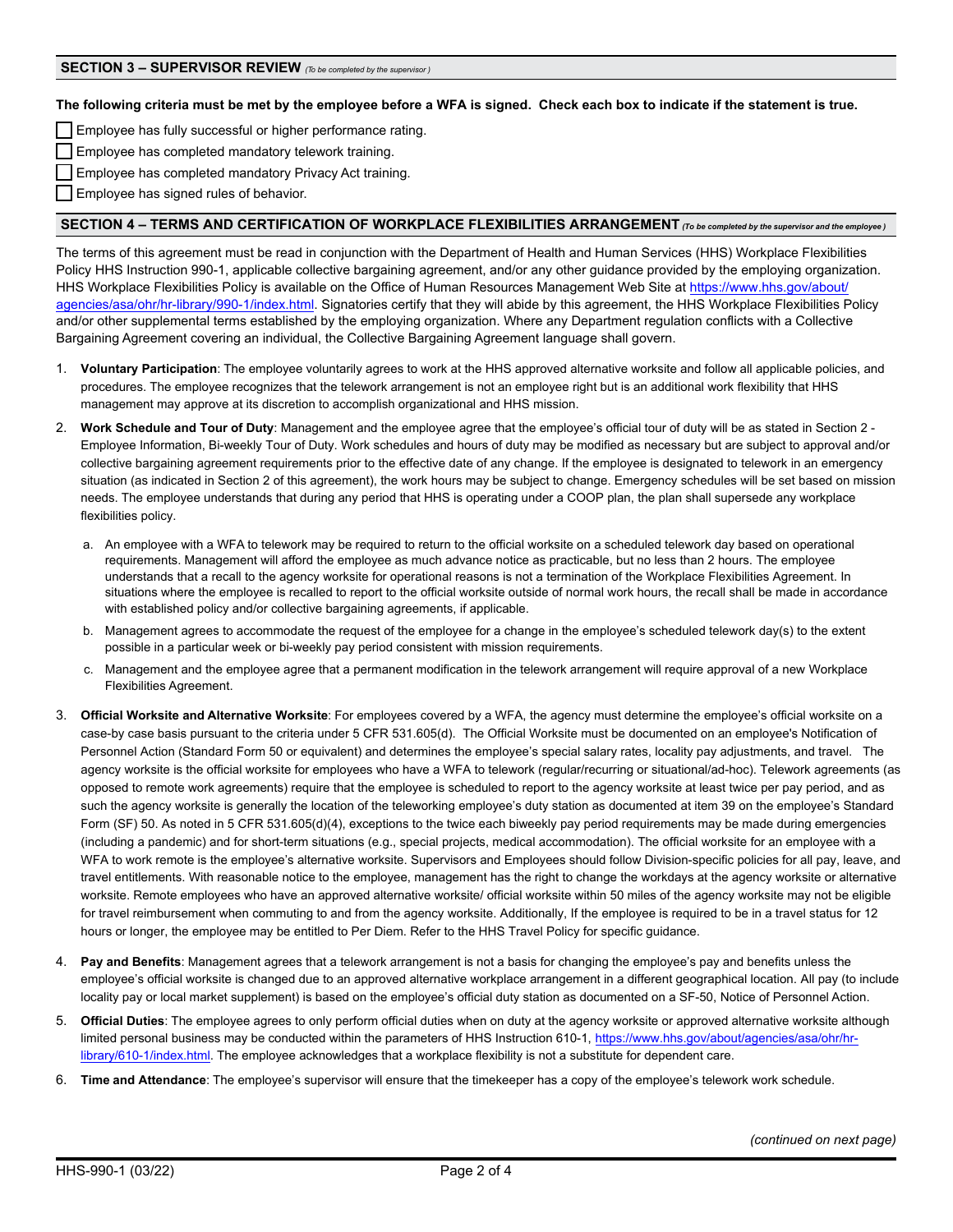- 7. **Leave**: The employee agrees to follow established office procedures, policy and regulations for requesting and obtaining approval of leave.
- 8. **Emergency Dismissal or Closure Procedures**: The employee is expected to telework on scheduled or unscheduled telework days, as per the employee's tour of duty as outlined in the WFA, for the duration of any proclaimed emergency when the agency worksite is closed or when the Department or the Office of Personnel Management allow for unscheduled leave/unscheduled telework. If the employee is unable to work due to illness, dependent care responsibilities or other personal needs, the employee will take appropriate leave (e.g., annual or sick leave). The employee may be granted excused absences on a case-by case basis when other circumstances (e.g., power failure) prevent the employee from working at the alternative worksite. To the extent practicable, management will include a description of emergency duties with this agreement if emergency duties differ from the employee's normal duties.
- 9. **Overtime**: The employee agrees to work overtime (e.g., time in excess or the prescheduled and authorized tour of duty) only when ordered and approved in advance by the supervisor. The employee understands that working overtime without permission may result in appropriate disciplinary action including termination of the telework arrangement.
- 10. **Equipment/Supplies**: The employee agrees to protect any government-owned equipment and use equipment for official purposes. It is understood that limited personal use of government-owned equipment is acceptable within the parameters of HHS Rules of Behavior for the Use of HHS Information and IT Resources Policy, https://www.hhs.gov/web/governance/digital-strategy/it-policy-archive/hhs-rules-of-behavior-for-the[use-of-hhs-information-and-it-resources-policy.html. The employee agrees to promptly report the need for repairs and return the](https://www.hhs.gov/web/governance/digital-strategy/it-policy-archive/hhs-rules-of-behavior-for-the-use-of-hhs-information-and-it-resources-policy.html) equipment to the designated office for maintenance and repairs as necessary. The employee further agrees not to install any non-approved software or hardware to government-owned equipment issued to them and comply with the terms of computer software license and copyright agreements, computer virus protection requirements and procedures. Management agrees to service and maintain any government-owned equipment issued to the employee and may require that the employee transport any equipment provided to and from the agency worksite for maintenance or other official purposes.
- 11. **Damage to Government Equipment**: The employee agrees to protect and maintain government-owned equipment in a secure environment. The employee understands that the loss, theft, or damage to government equipment will be handled in accordance with procedures for comparable situations at the agency worksite. If equipment is damaged by someone other than the employee (for example, dependents of the employee) the employee may be held responsible for the repair or replacement of the equipment, software, etc., if government equipment is damaged due to the employee's own negligence or other misconduct by the employee.
- 12. **Lost, Mislaid or Stolen Equipment**: In the event that a laptop or other equipment issued to the employee is lost, mislaid or stolen, the employee shall immediately notify his or her Information Security Officer, immediate supervisor, and the Privacy Officer.
- 13. **Liability**: The employee understands that the government will not be responsible for damages to an employee's personal or real property while the employee is working at the approved alternative worksite, except to the extent the government is held liable by the Federal Tort Claims Act, 28 U.S.C. §§ 2671-2680, or the Military Personnel and Civilian Claims Act, 31 U.S.C. § 3721, 38 U.S.C. §§ 14.664-14.669.
- 14. **Work Area (for alternative worksite only)**: The employee agrees to provide a distraction-free worksite adequate for the performance of official duties and alternative worksite best practices checklist
- 15. **Worksite Inspection**: The employee agrees to permit the government to inspect the alternative worksite during the employee's normal working hours to ensure proper maintenance of government-owned property and conformance with safety standards. The employer will give the employee reasonable notice of a planned inspection.
- 16. **Alternative Worksite Costs**: The employer agrees that the government will not be responsible for any operating costs that are associated with the employee using his or her home as an alternative worksite (e.g., home maintenance and utilities). Utility costs include monthly service charges for telephone, cable or Internet service providers. Management agrees to reimburse the employee for business-related long distance calls with prior written approval only. Management has the option to provide the employee with a government-issued calling card or personal digital assistant (e.g., iPhone) for business-related long distance calls. Approved authorizations are filed with this agreements. The employee understands that he or she does not relinquish any entitlement to reimbursement for authorized expenses incurred while performing official duties, as provided for by statute or regulation.
- 17. **Workers' Compensation**: The employee understands that he or she is covered under the Federal Employees' Compensation Act if injured while performing official duties at the authorized alternative worksite. The employee agrees to notify the supervisor immediately of any accident or injury that occurs at the alternative worksite and to complete any required forms. The supervisor will investigate all reports of injury as soon as practicable following the notification.
- 18. **Work Assignments/Performance**: The employee agrees to complete all assigned work according to procedures established by the supervisor. The employee may be required to attend meetings, conferences, training or otherwise report to the agency worksite on day or hours normally scheduled as the alternative worksite. The employee will meet with the supervisor to receive assignments and review completed work as necessary and appropriate. The employee's performance will be evaluated against standards contained in the employee's performance plan. Management and the employee understand there will be no distinction in the performance standards for teleworkers and non-teleworkers. Teleworkers and nonteleworkers will be treated equally for purposes of periodic appraisals of job performance, training, rewarding, reassigning, promoting, reduction in grade, retaining, and removal, work requirements, and acts involving managerial discretion.